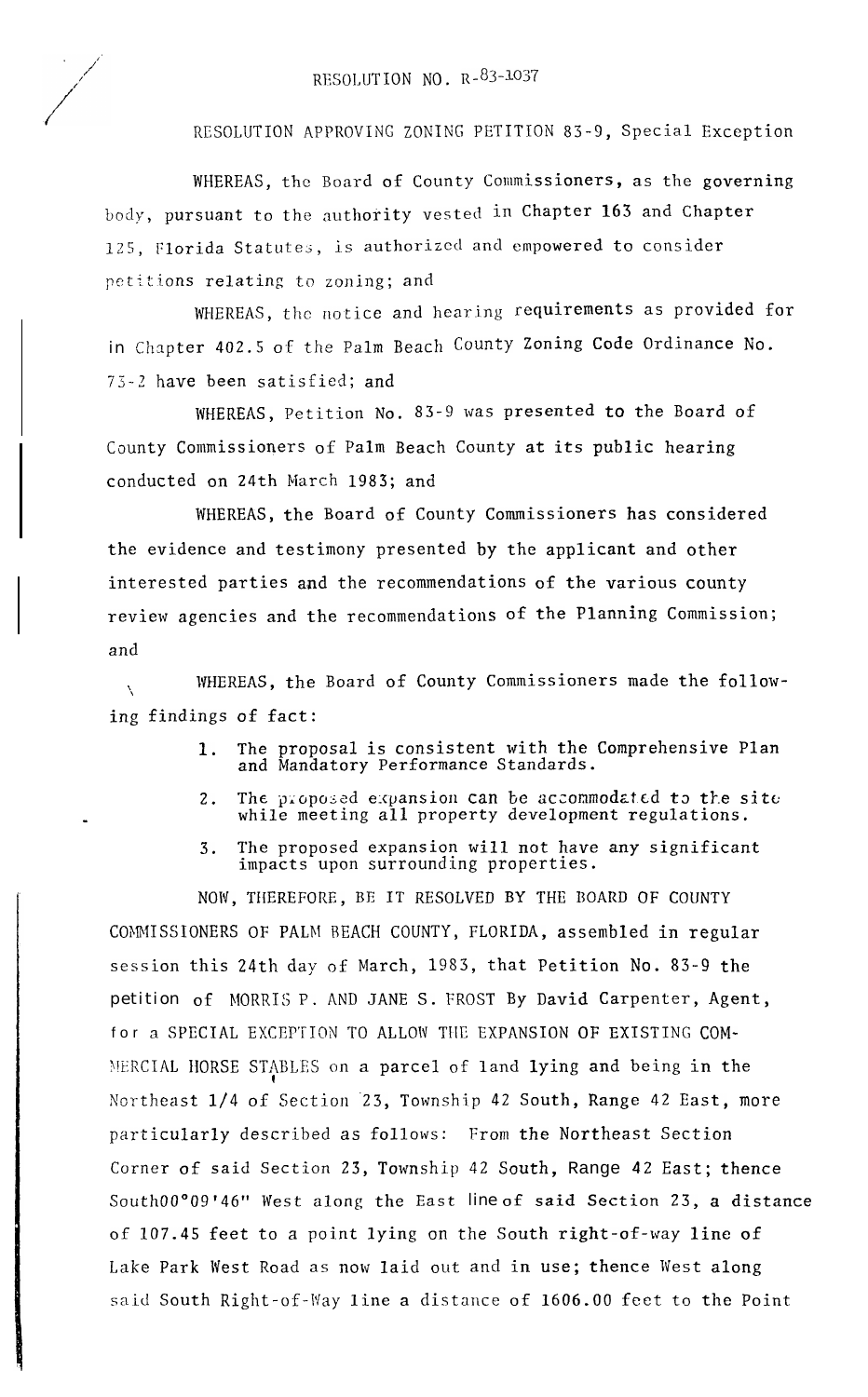of Beginning and the Northeast corner of the hereinafter described parcel; thence continue West along said South right-of-way line a distance of 306.48 feet to a point; thence South a distance of 550.00 feet to a point; thence East a distance of 156.48 feet to a point on a curve concave to the Northwest; thence Northerly and Easterly along the arc of said curve, having a radius of 550.00 feet and a central angle of 15°49'36', a distance of 151.93 feet to a point; thence North a distance of 529.19 feet to the Point of Beginning. Subject to an easement on the south 50 feet (as measured from North to South, at right angles to) *thereof* for canal and drainage purposes. Together with the following described parcel: A parcel of land lying and being in the Northeast l/4 of Section 23, Township 42 South, Range 42 East, more particularly described as follows: From the Northeast section corner of said Section 25, Township 42 South, Range 42 East; thence run South 00°09'46" West along the East line of said Section 23, a distance of 107.45 feet to a point in the South right-of-way line of Lake Park West Road, as now laid out and in use; thence run West al,ong said South right-of-way line a distance of 1912.48 feet to the Point of Beginning of the herein described parcel; thence continue West along said South right-of-way line a distance of 150.00 feet to a point; thence run South a distance of 550.00 feet to a point; thence run East a distance of 150.00 feet to a point; thence run North a distance of 550.00 feet to the Point of Beginning. Said parcels being in the unrecorded subdivision of Horseshoe Acres as prepared by William G. Wallace, Inc., Drawing No. 69-16, sheet <sup>2</sup> of 4, dated January 12, 1969. Subject to an easement on the South 50 feet thereof for canal and drainage purposes. Said property located on the south'side of Lake Park Road West (S.R. 809A), approximately .1 mile west of Kelso Drive in an AR-Agricultural Resident District was approved as advertised subject to the following conditions:

 $\bullet$  . Let

,

- 1. The property owner shall convey to Palm Beach County, within ninety (90) days of approval, 80 feet from the centerline for the ultimate right-of-way line for Northlake Boulevard, approximately an additional 30 feet of right-of-way.
- 2. The developer shall relocate the existing gate on the entrance road a minimum distance of 150 feet south of the ultimate right-of-way line for Northlake Boulevard.